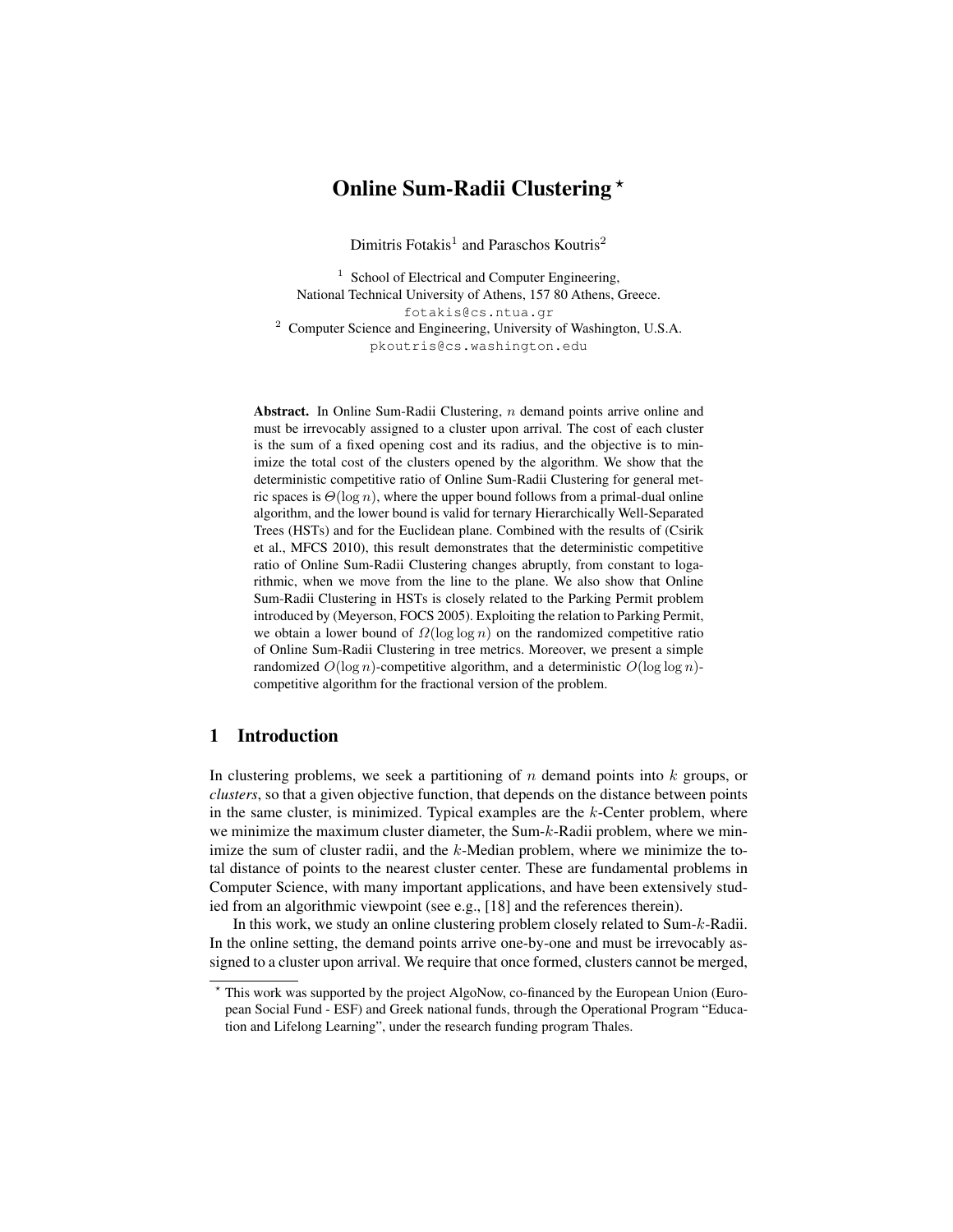#### 2 D. Fotakis and P. Koutris

split, or have their center or radius changed. The goal is to open a few clusters with a small sum of radii. However, instead of requiring that at most  $k$  clusters open, which would lead to an unbounded competitive ratio, we follow [6, 7] and consider a Facility-Location-like relaxation of Sum-k-Radii, called *Sum-Radii Clustering*. In Sum-Radii Clustering, the cost of each cluster is the sum of a fixed opening cost and its radius, and we seek to minimize the total cost of the clusters opened by the algorithm.

In addition to clustering and data analysis, Sum-Radii Clustering has applications to location problems of wireless base stations, such as sensors [7, 8] or antennas [3, 15]. In such problems, we place some wireless base stations and setup their communication range so that some communication demands are satisfied and the total setup and operational cost is minimized. A standard assumption is that the setup cost is proportional to the number of stations installed, and the operational cost for each station is proportional to its range (or a low-degree polynomial of it).

Related Work. In the offline setting, Sum-k-Radii and the closely related problem of Sum-k-Diameters<sup>3</sup> have been thoroughly studied. Sum-k-Radii is NP-hard even in metric spaces of constant doubling dimension [14]. Gibson et al. [13] proved that Sum-k-Radii in Euclidean spaces of constant dimension is polynomially solvable, and presented an  $O(n^{\log \Delta \log n})$ -time algorithm for Sum-k-Radii in general metric spaces, where  $\Delta$  is the diameter [14]. As for approximation algorithms, Doddi et al. [9] proved that it is NP-hard to approximate Sum-k-Diameters in general metric spaces within a factor less than 2, and gave a bicriteria algorithm that achieves a logarithmic approximation using  $O(k)$  clusters. Subsequently, Charikar and Panigraphy [6] presented a primal-dual  $(3.504 + \varepsilon)$ -approximation algorithm for Sum-k-Radii in general metric spaces, which uses as a building block a primal-dual 3-approximation algorithm for Sum-Radii Clustering. Biló et al. [3] considered a generalization of Sum- $k$ -Radii, where the cost is the sum of the  $\alpha$ -th power of the clusters radii, for  $\alpha > 1$ , and presented a polynomial-time approximation scheme for Euclidean spaces of constant dimension.

Charikar and Panigraphy [6] also considered the incremental version of Sum-k-Radii, Similarly to the online setting, an incremental algorithm processes the demands one-by-one and assigns them to a cluster upon arrival. However, an incremental algorithm can also merge any of its clusters at any time. They presented an  $O(1)$ -competitive incremental algorithm for Sum-k-Radii that uses  $O(k)$  clusters.

In the online setting, where cluster reconfiguration is not allowed, the Unit Covering and the Unit Clustering problems have received considerable attention. In both problems, the demand points arrive one-by-one and must be irrevocably assigned to unit-radius balls upon arrival, so that the number of balls used is minimized. The difference is that in Unit Covering, the center of each ball is fixed when the ball is first used, while in Unit Clustering, there is no fixed center and a ball may shift and cover more demands. Charikar et al. [5] proved an upper bound of  $O(2^d d \log d)$  and a lower bound of  $\Omega(\log d / \log \log \log d)$  on the deterministic competitive ratio of Unit Covering in d dimensions. The results of [5] imply a competitive ratio of 2 and 4 for Unit Covering on the line and the plane, respectively. The Unit Clustering problem was introduced by Chan and Zarrabi-Zadeh [4]. The deterministic competitive ratio of Unit Clustering on

 $3$  These problems are closely related in the sense that a c-competitive algorithm for Sum-k-Radii implies a 2c-competitive algorithm for Sum-k-Diameters, and vice versa.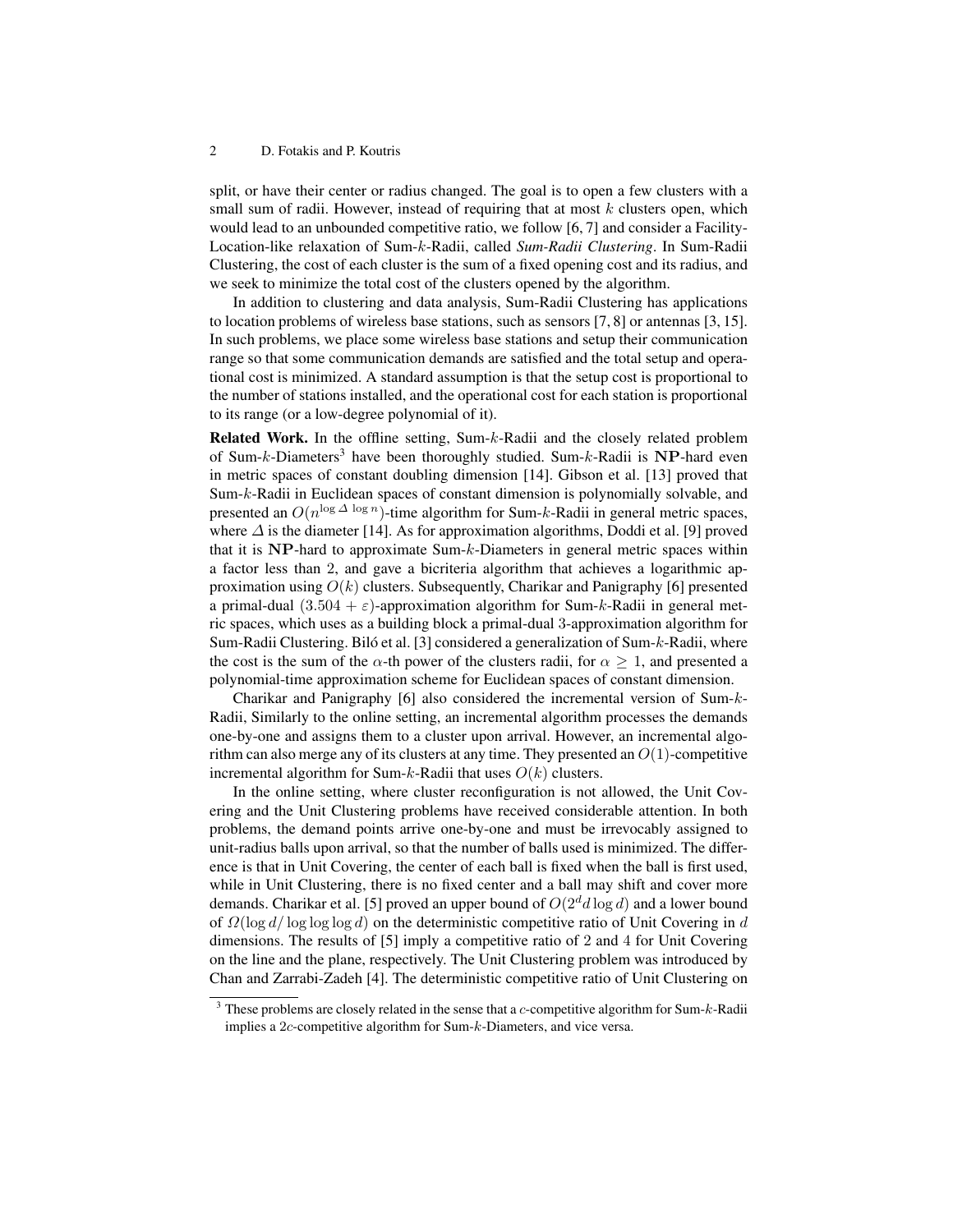the line is at most  $5/3$  [10] and no less than  $8/5$  [11]. Unit Clustering has also been studied in d-dimensions with respect to the  $L_{\infty}$  norm, where the competitive ratio is at most  $\frac{5}{6}2^d$ , for any d, and no less than 13/6, for  $d \ge 2$  [10].

Departing from this line of work, Csirik at el. [7] studied online clustering to minimize the sum of the setup costs and the diameters of the clusters (CSDF). Motivated by the difference between Unit Covering and Unit Clustering, they considered three models, the strict, the intermediate, and the flexible one, depending on whether the center and the radius of a new cluster are fixed at its opening time. Csirik at el. only studied CSDF on the line and proved that its deterministic competitive ratio is  $1 + \sqrt{2}$  for the strict and the intermediate model and  $(1 + \sqrt{5})/2$  for the flexible model. Recently, Divéki and Imreh [8] studied online clustering in two dimensions to minimize the sum of the setup costs and the area of the clusters. They proved that the competitive ratio of this problem lies in  $(2.22, 9]$  for the strict model and in  $(1.56, 7]$  for the flexible model.

Contribution. Following [7], it is natural and interesting to study the online clustering problem of CSDF in metric spaces more general than the line. In this work, we consider the closely related problem of Online Sum-Radii Clustering (OnlSumRad), and give upper and lower bounds on its deterministic and randomized competitive ratio for general metric spaces and for the Euclidean plane. We restrict our attention to the strict model of [7], where the center and the radius of each new cluster are fixed at opening time. To justify our choice, we show that a  $c$ -competitive algorithm for the strict model implies an  $O(c)$ -competitive algorithm for the intermediate and the flexible model.

We show that the deterministic competitive ratio of OnlSumRad for general metric spaces is  $\Theta(\log n)$ , where the upper bound follows from a primal-dual algorithm, and the lower bound is valid for ternary Hierarchically Well-Separated Trees (HSTs) and for the Euclidean plane. This result is particularly interesting because it demonstrates that the deterministic competitive ratio of OnlSumRad (and of CSDF) changes abruptly, from constant to logarithmic, when we move from the line to the plane. Interestingly, this does not happen when the cost of each cluster is proportional to its area [8].

Another interesting finding is that OnlSumRad in metric spaces induced by HTSs is closely related to the Parking Permit problem introduced by Meyerson [17]. In Parking Permit, we cover a set of driving days by choosing among  $K$  permit types, each with a given cost and duration. The permit costs are concave, in the sense that the cost per day decreases with the duration. The algorithm is informed of the driving days in an online fashion, and irrevocably decides on the permits to purchase, so that all driving days are covered by a permit and the total cost is minimized. Meyerson [17] proved that the competitive ratio of Parking Permit is  $\Theta(K)$  for deterministic and  $\Theta(\log K)$  for randomized algorithms. We prove that OnlSumRad in HSTs is a generalization of Parking Permit. Combined with the randomized lower bound of [17], this implies a lower bound of  $\Omega(\log \log n)$  on the randomized competitive ratio of OnlSumRad. Moreover, we show that, under some assumptions, a c-competitive algorithm for Parking Permit with  $K$  types implies a  $c$ -competitive algorithm for OnlSumRad in HSTs with  $K$  levels.

We conclude with a simple and memoryless randomized  $O(\log n)$ -competitive algorithm, and a deterministic  $O(\log \log n)$ -competitive algorithm for the fractional version of OnlSumRad. Both algorithms work for general metric spaces. The fractional algorithm is based on the primal-dual approach of [2, 1], and generalizes the fractional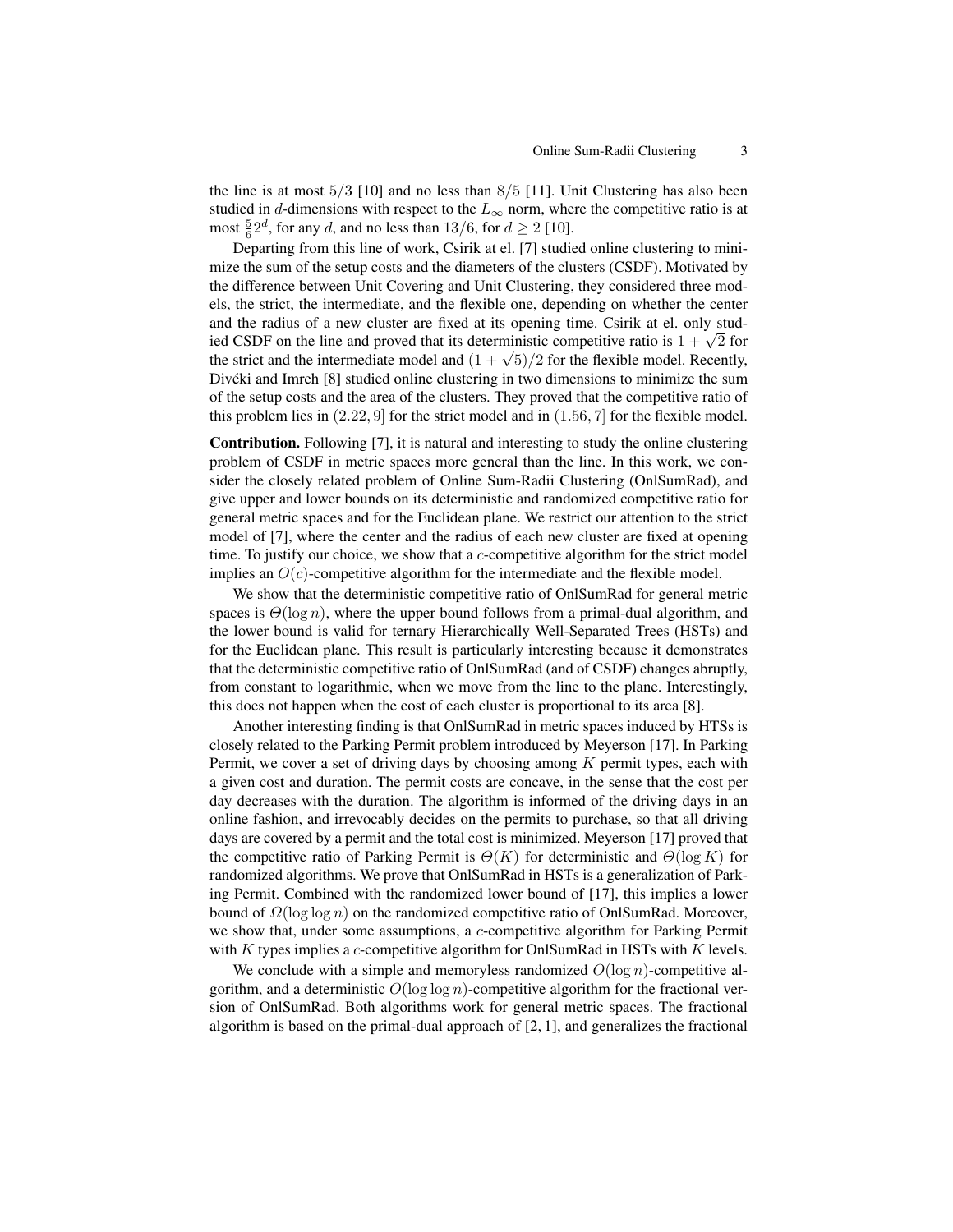algorithm of [17] for Parking Permit. We leave as an open problem the existence of a randomized rounding procedure that converts the fractional solution to an (integral) clustering of cost within a constant factor of the original cost. This would imply a randomized  $O(\log \log n)$ -competitive algorithm for OnlSumRad in general metrics.

Other Related Work. OnlSumRad is a special case of Online Set Cover [2] with sets of different weight. In [2], it is presented a nearly optimal deterministic  $O(\log m \log N)$ competitive algorithm, where  $N$  is the number of elements and  $m$  is the number of sets. Moreover, if all sets have the same weight and each element belongs to at most  $d$  sets, the competitive ratio can be improved to  $O(\log d \log N)$ . If we cast OnlSumRad as a special case of Online Set Cover,  $N$  is the number of points in the metric space, which can be much larger than the number of demands  $n, m = \Omega(n)$ , and  $d = O(\log n)$ . Hence, a direct application of the algorithm of [2] to OnlSumRad does not lead to an optimal deterministic competitive ratio. This holds even if one could possibly extend the improved ratio of  $O(\log d \log N)$  to the weighted set structure of OnlSumRad.

At the conceptual level, OnlSumRad is related to the problem of Online Facility Location [16, 12]. However, the two problems exhibit a different behavior w.r.t. their competitive ratio, since the competitive ratio of Online Facility Location is  $\Theta(\frac{\log n}{\log \log n})$ , even on the line, for both deterministic and randomized algorithms [12].

## 2 Notation, Problem Definition, and Preliminaries

We consider a metric space  $(M, d)$ , where M is the set of points and  $d : M \times M \mapsto \mathbb{N}$ is the distance function, which is non-negative, symmetric and satisfies the triangle inequality. For a set of points  $M' \subseteq M$ , we let  $\text{diam}(M') \equiv \max_{u,v \in M'} \{d(u,v)\}\$ be the diameter and  $rad(M') \equiv min_{u \in M'} max_{v \in M'} \{d(u, v)\}\$  be the radius of M'. In a *tree metric*, the points correspond to the nodes of an edge-weighted tree and the distances are given by the tree's shortest path metric. For some  $\alpha > 1$ , a *Hierarchically* α*-Well-Separated Tree* (α-HST) is a complete rooted tree with lengths on its edges such that: (i) the distance of each leaf to its parent is 1, and (ii) on every path from a leaf to the root, the edge length increases by a factor of  $\alpha$  on every level. Thus, the distance of any node  $v_k$  at level k to its children is  $\alpha^{k-1}$  and the distance of  $v_k$  to the nearest leaf is  $(\alpha^{k} - 1)/(\alpha - 1)$ . We usually identify a tree with the metric space induced by it.

A *cluster*  $C(p, r) \equiv \{v : d(p, v) \leq r\}$  is determined by its center p and its radius r, and consists of all points within a distance at most r to p. The cost of a cluster  $C(p, r)$ is the sum of its opening cost  $f$  and its radius  $r$ .

Sum-Radii Clustering. In the offline version of Sum-Radii Clustering, we are given a metric space  $(M, d)$ , a cluster opening cost f, and a set  $D = \{u_1, \ldots, u_n\}$  of demand points in M. The goal is to find a collection of clusters  $C(p_1, r_1), \ldots, C(p_k, r_k)$  that cover all demand points in D and minimize the total cost, which is  $\sum_{i=1}^{k} (f + r_i)$ .

Online Sum-Radii Clustering. In the online setting, the demand points arrive one-byone, in an online fashion, and must be irrevocably assigned to an open cluster upon arrival. Formally, the input to Online Sum-Radii Clustering (OnlSumRad) consists of the cluster opening cost f and a sequence  $u_1, \ldots, u_n$  of (not necessarily distinct) demand points in an underlying metric space  $(M, d)$ . The goal is to maintain a set of clusters of minimum total cost that cover all demand points revealed so far.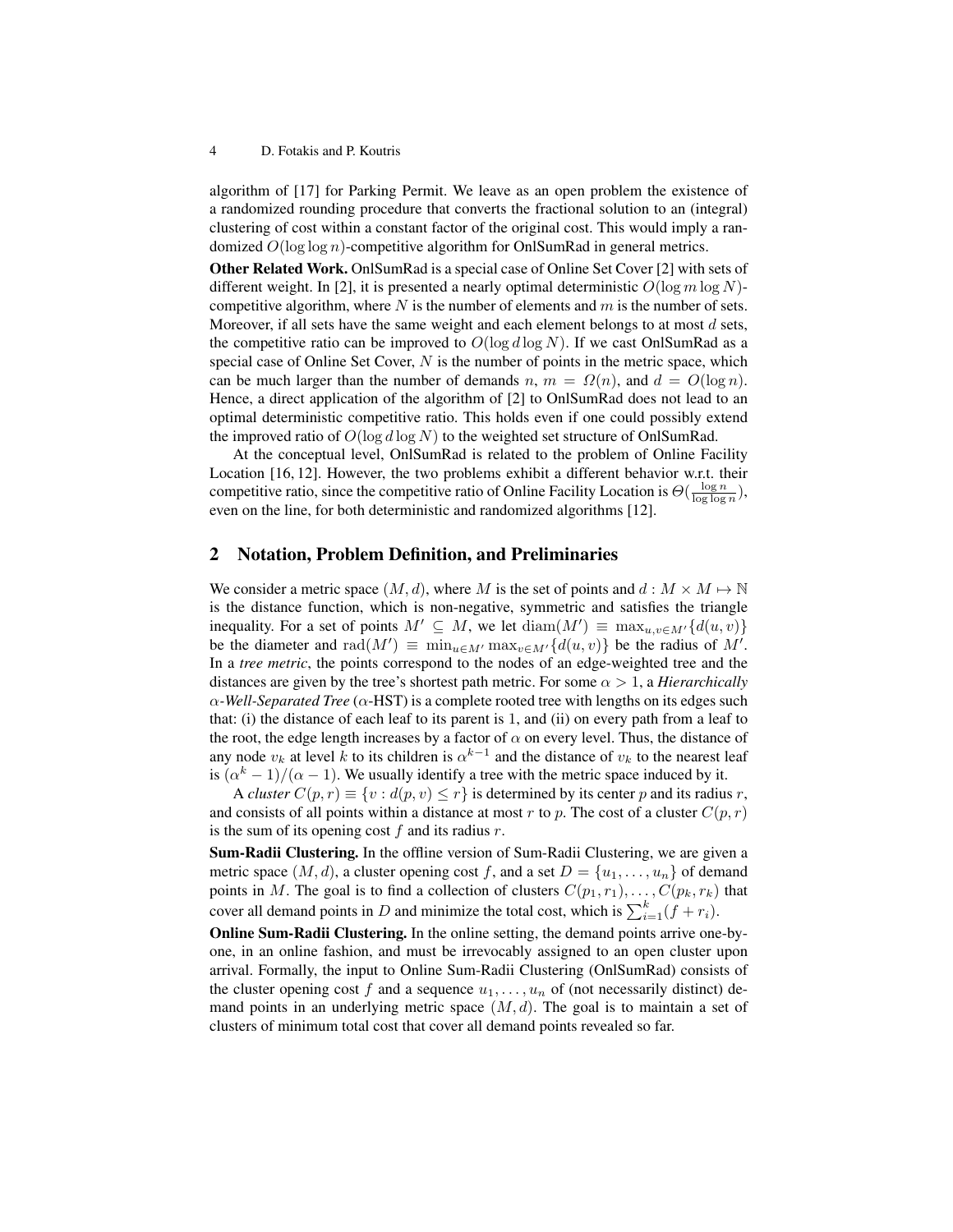In this work, we focus on the so-called Fixed-Cluster version of OnlSumRad, where the center and the radius of each new cluster are irrevocably fixed when the cluster opens. Thus, the online algorithm maintains a collection of clusters, which is initially empty. Upon arrival of a new demand  $u_j$ , if  $u_j$  is not covered by an open cluster, the algorithm opens a new cluster  $C(p, r)$  that includes  $u_j$ , and assigns  $u_j$  to it. The algorithm incurs an irrevocable cost of  $f + r$  for the new cluster  $C(p, r)$ .

Competitive Ratio. We evaluate the performance of online algorithms using *competitive analysis*. A (randomized) algorithm is c-competitive if for any sequence of demand points, its (expected) cost is at most  $c$  times the cost of the optimal solution for the corresponding offline Sum-Radii instance. The (expected) cost of the algorithm is compared against the cost of an optimal offline algorithm that is aware of the entire demand sequence in advance and has no computational restrictions whatsoever.

Simplified Optimal. The following proposition simplifies the structure of the optimal solution in the competitive analysis.

Proposition 1. *Let* S *be a feasible solution of an instance* I *of OnlSumRad. Then, there is a feasible solution* S <sup>0</sup> *of* <sup>I</sup> *with a cost of at most twice the cost of* <sup>S</sup>*, where each cluster* has a radius of  $2^k f$ , for some integer  $k \geq 0$ .

Other Versions of OnlSumRad. For completeness, we discuss two seemingly less restricted versions of OnlSumRad, corresponding to the intermediate and the flexible model in [7]. In both versions, the demands are irrevocably assigned to a cluster upon arrival. In the Fixed-Radius version, only the radius of a new cluster is fixed when the cluster opens. The algorithms incurs an irrevocable cost of  $f + r$  for each new cluster C of radius r. Then, new demands can be assigned to C, provided that  $rad(C) \leq r$ . In the Flexible-Cluster version, a cluster  $C$  is a set of demands with neither a fixed center nor a fixed radius. The algorithm's cost for each cluster C is  $f + rad(C)$ , where rad(C) may increase as new demands are added to C. The Fixed-Cluster version is a restriction of the Fixed-Radius version, which, in turn, is a restriction of the Flexible-Cluster version. The following proposition shows that from the viewpoint of competitive analysis, the three versions are essentially equivalent.

Proposition 2. *If there exists a* c*-competitive algorithm for the Fixed-Radius (resp. the Flexible-Cluster) version, then there exists a* 2c*-competitive (resp.* 10c*-competitive) algorithm for the Fixed-Cluster version.*

Parking Permit. In Parking Permit (ParkPermit), we are given a schedule of days, some of which are marked as driving days, and  $K$  types of permits, where a permit of each type k,  $k = 1, ..., K$ , has cost  $c_k$  and duration  $d_k$ . The goal is to purchase a set of permits of minimum total cost that cover all driving days. In the online setting, the driving days are presented one-by-one, and the algorithm irrevocably decides on the permits to purchase based on the driving days revealed so far.

Meyerson [17] observed that by losing a constant factor in the competitive ratio, we can focus on the *interval version* of ParkPermit, where each permit is available over specific time intervals (e.g. a weakly permit is valid from Monday to Sunday). Moreover, every day is covered by a single permit of each type  $k$ , and each permit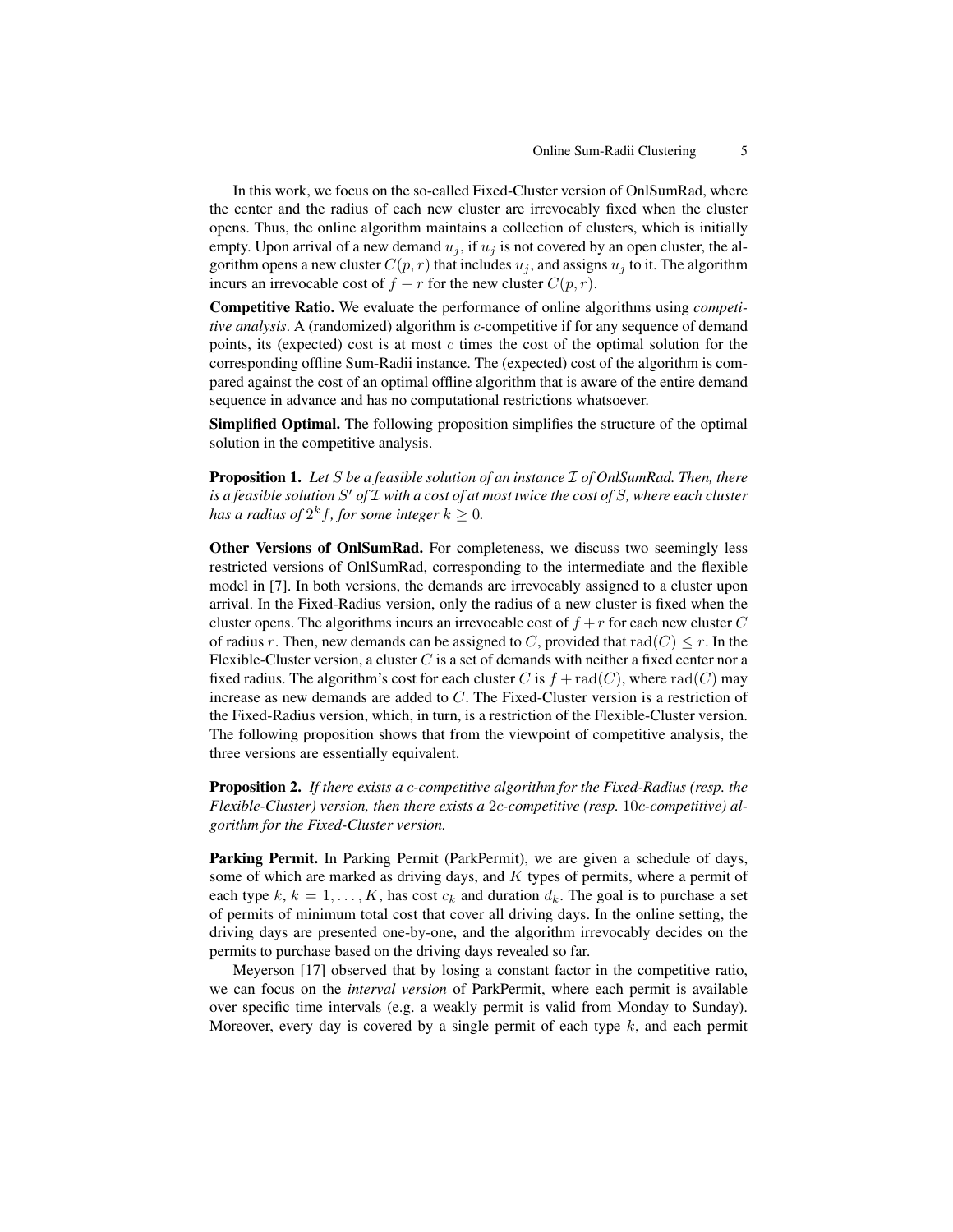

Fig. 1. An example of the reduction of Theorem 1. On the left, there is an instance of the interval version of ParkPermit. A feasible solution consists of the permits in grey. On the right, we depict the instance of OnlSumRad constructed in the proof of Theorem 1.

of type  $k \ge 2$  has  $d_k/d_{k-1}$  permits of type  $k-1$  embedded in it (see also Fig. 1). An interesting feature of the deterministic algorithm in [17] is that it is *time-sequenceindependent*, in the sense that it applies, with the same competitive ratio of  $O(K)$ , even if the order in which the driving days are revealed may not be their time order (e.g. the adversary may mark Aug. 6 as a driving day, before marking May 25 as a driving day).

## 3 Online Sum-Radii Clustering and Parking Permit

In this section, we show that OnlSumRad in tree metrics and the interval version of ParkPermit are essentially equivalent problems. Our results either are directly based on this correspondence or exploit this correspondence so that they draw ideas from ParkPermit. We start with the following theorem, which shows that OnlSumRad in tree metrics is a generalization of the interval version of ParkPermit.

Theorem 1. *A* c*-competitive algorithm for Online Sum-Radii Clustering in HSTs with* K+1 *levels implies a* c*-competitive algorithm for the interval version of Parking Permit with* K *permit types.*

*Proof.* Given an instance  $\mathcal{I}$  of the interval version of ParkPermit with  $K$  permit types, we construct an instance  $\mathcal{I}'$  of OnlSumRad in an HST with  $K + 1$  levels such that any feasible solution of  $\mathcal I$  is mapped, in an online fashion, to a feasible solution of  $\mathcal I'$  of equal cost, and vice versa. Let  $\mathcal I$  be an instance of the interval version of ParkPermit with K types of costs  $c_1, \ldots, c_k$  and durations  $d_1, \ldots, d_k$ . Wlog., we assume that  $c_1 = 1$  and that all days are covered by the permit of type K. Given the costs and the durations of the permits, we construct a tree  $T$  with appropriate edge lengths, which gives the metric space for  $\mathcal{I}'$ . The construction exploits the tree-like structure of the interval version (see also Fig. 1). Specifically, the tree T has  $K + 1$  levels, where the leaves correspond to the days of T's schedule, and each node at level  $k, 1 \leq k \leq K$ , corresponds to a permit of type k.

Formally, the tree  $T$  has a leaf, at level 0, for each day in the schedule of  $T$ . For each interval  $D_1$  of  $d_1$  days covered by a permit of type 1, there is a level-1 node  $v_1$  in T whose children are the  $d_1$  leaves corresponding to the days in  $D_1$ . The distance of each level-1 node to its children is  $c_1 - 1 = 0$ . Hence, opening a cluster  $C(v_1, c_1 - 1)$  covers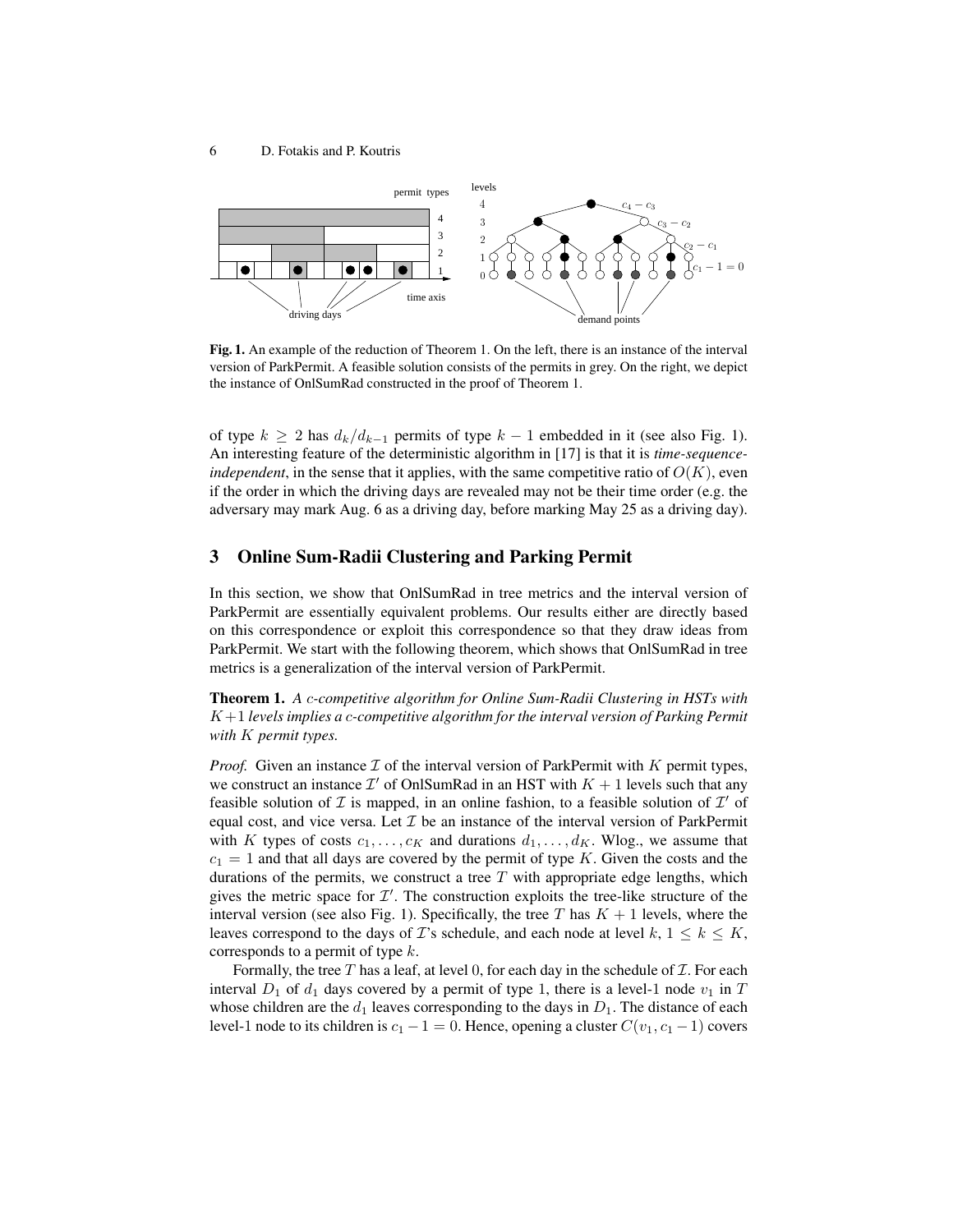all leaves corresponding to the days in  $D_1$ . Similarly, for each interval  $D_k$  of  $d_k$  days covered by a permit of type  $k, 2 \leq k \leq K$ , there is a node  $v_k$  at level k in T whose children are the  $d_k/d_{k-1}$  nodes at level  $k-1$  corresponding to the permits of type  $k-1$ embedded within the particular permit of type  $k$ . The distance of each level- $k$  node to its children is  $c_k - c_{k-1}$ . Therefore, opening a cluster  $C(v_k, c_k - 1)$  covers all leaves corresponding to the days in  $D_k$ . The cluster opening cost is  $f = 1$ . For each driving day t in  $\mathcal I$ , there is, in  $\mathcal I'$ , a demand located at the leaf of  $T$  corresponding to t.

Based on the correspondence between a type-k permit and a cluster  $C(v_k, c_k - 1)$ rooted at a level-k node  $v_k$ , we can show that any solution of  $\mathcal I$  is mapped, in an online fashion, to a solution of  $\mathcal I'$  of equal cost, and vice versa. fashion, to a solution of  $\mathcal{I}'$  of equal cost, and vice versa.

In the proof of Theorem 1, if the ParkPermit instance has  $d_1 = 1$  and  $c_k = 2^k$ , for each type  $k$ , the tree  $T$  is essentially a 2-HST with  $K$  levels where all nodes at the same level k have  $d_k/d_{k-1}$  children. Thus, combined with Theorem 1, the following lemma shows that OnlSumRad in such tree metrics is similar to the interval version of ParkPermit. The proof of Lemma 1 applies the reverse reduction of Theorem 1.

Lemma 1. *A* c*-competitive time-sequence-independent algorithm for the interval version of ParkPermit with* K *permits implies a* c*-competitive algorithm for OnlSumRad in HSTs with* K *levels, where all nodes at the same level have the same number of children and all demands are located at the leaves.*

### 4 Lower Bounds on the Competitive Ratio

By Theorem 1, OnlSumRad in trees with  $K + 1$  levels is a generalization of ParkPermit with K permit types. Therefore, the results of [17] imply a lower bound of  $\Omega(K)$  (resp.  $\Omega(\log K)$ ) on the deterministic (resp. randomized) competitive ratio of OnlSumRad in trees with K levels. However, a lower bound on the competitive ratio of OnlSumRad would rather be expressed in terms of the number of demands  $n$ , because there is no simple and natural way of defining the number of "levels" of a general metric space, and because for online clustering problems, the competitive ratio, if not constant, is typically stated as a function of  $n$ .

Going through the proofs of Theorem 1 and of [17, Theorems 3.2 and 4.6], we can translate the lower bounds on the competitive ratio of ParkPermit, expressed as a function of K, into equivalent lower lower bounds for OnlSumRad, expressed as a function of  $n$ . In fact, the proofs of [17, Theorems 3.2 and 4.6] require that the ratio  $d_k/d_{k-1}$  of the number of days covered by permits of type k and  $k-1$  is 2K. Thus, in the proof of Theorem 1, the tree T has  $(2K)^K$  leaves, and the number of demands n is at most  $(2K)^K$ . Combining this with the lower bound of  $\Omega(\log K)$  on the randomized competitive ratio of ParkPermit [17, Theorem 4.6], we obtain the following corollary:

Corollary 1. *The competitive ratio of any randomized algorithm for Online Sum-Radii Clustering in tree metrics is* Ω(log log n)*, where* n *is the number of demands.*

A Stronger Lower Bound on the Deterministic Competitive Ratio. This approach gives a lower bound of  $\Omega(\frac{\log n}{\log \log n})$  on the deterministic competitive ratio of Online Sum-Radii Clustering. Using a ternary HST, we next obtain a stronger lower bound.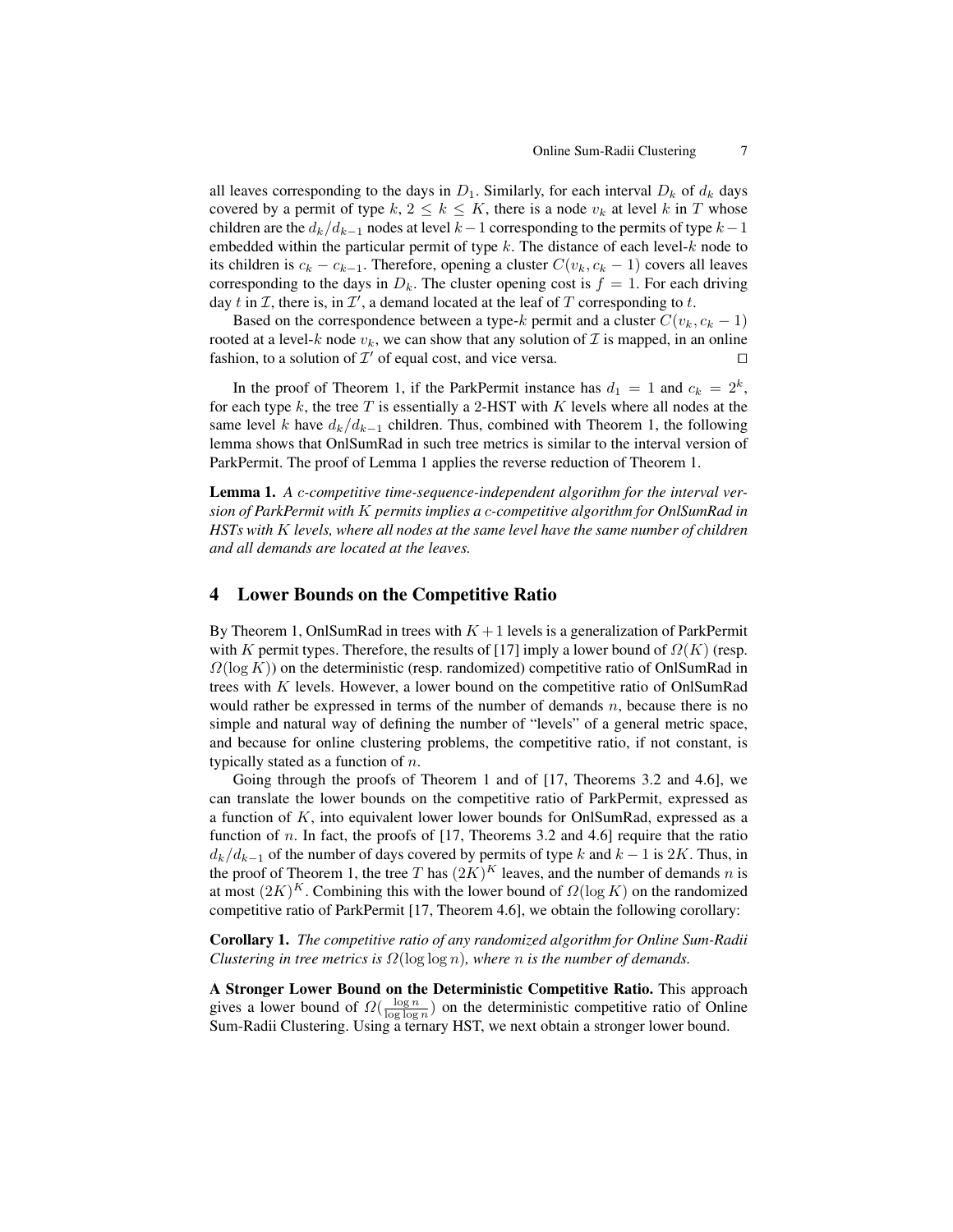Theorem 2. *The competitive ratio of any deterministic online algorithm for Online Sum-Radii Clustering in tree metrics is*  $\Omega(\log n)$ *, where n is the number of demands.* 

*Proof.* For simplicity, let us assume that  $n$  is an integral power of 3. For some constant  $\alpha \in [2, 3)$ , we consider an  $\alpha$ -HST T of height  $K = \log_3 n$  whose non-leaf nodes have 3 children each. The cluster opening cost is  $f = 1$ . Let A be any deterministic algorithm. We consider a sequence of demands located at the leaves of  $T$ . More precisely, starting from the leftmost leaf and advancing towards the rightmost leaf, the next demand in the sequence is located at the next leaf not covered by an open cluster of A. Since  $T$  has n leaves,  $A$  may cover all leaves of  $T$  before the arrival of  $n$  demands. Then, the demand sequence is completed in an arbitrary way that does not increase the optimal cost. We let  $C_{OPT}$  be the optimal cost, and let  $C_A$  be the cost of A on this demand sequence.

We let  $c_k = 1 + \sum_{\ell=0}^{k-1} \alpha^{\ell}$  denote the cost of a cluster centered at a level-k node  $v_k$  with radius equal to the distance of  $v_k$  to the nearest leaf. We observe that for any  $k \ge 1$  and any  $\alpha \ge 2$ ,  $c_k \le \alpha c_{k-1}$ . We classify the clusters opened by A according to their cost. Specifically, we let  $L_k$ ,  $0 \le k \le K$ , be the set of A's clusters with cost in  $[c_k, c_{k+1})$ , and let  $\ell_k = |L_k|$  be the number of such clusters. The key property is that a cluster in  $L_k$  can cover the demands of a subtree rooted at level at most k, but not higher. Therefore, we can assume that all A's clusters in  $L_k$  are centered at a level-k node and have cost equal to  $c_k$ , and obtain a lower bound of  $C_A \ge \sum_{k=0}^K \ell_k c_k$  on the algorithm's cost.

To derive an upper bound on the optimal cost in terms of  $C_A$ , we distinguish between good and bad active subtrees, depending on the size of the largest radius cluster with which A covers the demand points in them. Formally, a subtree  $T_k$  rooted at level k is *active* if there is a demand point located at some leaf of it. For an active subtree  $T_k$ , we let  $C_{T_k}^{\text{max}}$  denote the largest radius cluster opened by A when a new demand point in  $T_k$  arrives. Let  $j, 0 \le j \le K$ , be such that  $C_{T_k}^{\max} \in L_j$ . Namely,  $C_{T_k}^{\max}$  is centered at a level-j node  $v_j$  and covers the entire subtree rooted at  $v_j$ . If  $j \ge k$ , i.e. if  $C_{T_k}^{\max}$  covers  $T_k$  entirely, we say that  $T_k$  is a *good* (active) subtree (for the algorithm A). If  $j < k$ , i.e. if  $C_{T_k}^{\max}$  does not cover  $T_k$  entirely, we say that  $T_k$  is a *bad* (active) subtree (for A).

For each  $k = 0, \ldots, K$ , we let  $g_k$  (resp.  $b_k$ ) denote the number of good (resp. bad) active subtrees rooted at level k. To bound  $g_k$  from above, we observe that the last demand point of each good active subtree rooted at level  $k$  is covered by a new cluster of A rooted at a level  $j \geq k$ . Therefore, the number of good active subtrees rooted at level k is at most the number of clusters in  $\bigcup_{j=k}^{K} L_j$ . Formally, for each level  $k \geq 0$ ,  $g_k \leq \sum_{j=k}^{K} \ell_j$ . To bound  $b_k$  from above, we first observe that each active leaf / demand point is a good active level-0 subtree, and thus  $b_0 = 0$ . For each level  $k \ge 1$ , we observe that if  $T_k$  is a bad subtree, then by the definition of the demand sequence, the 3 subtrees rooted at the children of  $T_k$ 's root are all active. Moreover, each of these subtrees is either a bad subtree rooted at level  $k - 1$ , in which case it is counted in  $b_{k-1}$ , or a good subtree covered by a cluster in  $L_{k-1}$ , in which case it is counted in  $\ell_{k-1}$ . Therefore, for each level  $k \ge 1$ ,  $3b_k \le b_{k-1} + \ell_{k-1}$ .

Using these bounds on  $g_k$  and  $b_k$ , we can bound from above the optimal cost in terms of  $C_A$ . To this end, the crucial observation is that we can obtain a feasible solution by opening a cluster of cost  $c_k$  centered at the root of every active subtree rooted at level k. Since the number of active subtrees rooted at level k is  $b_k + g_k$ , we obtain that for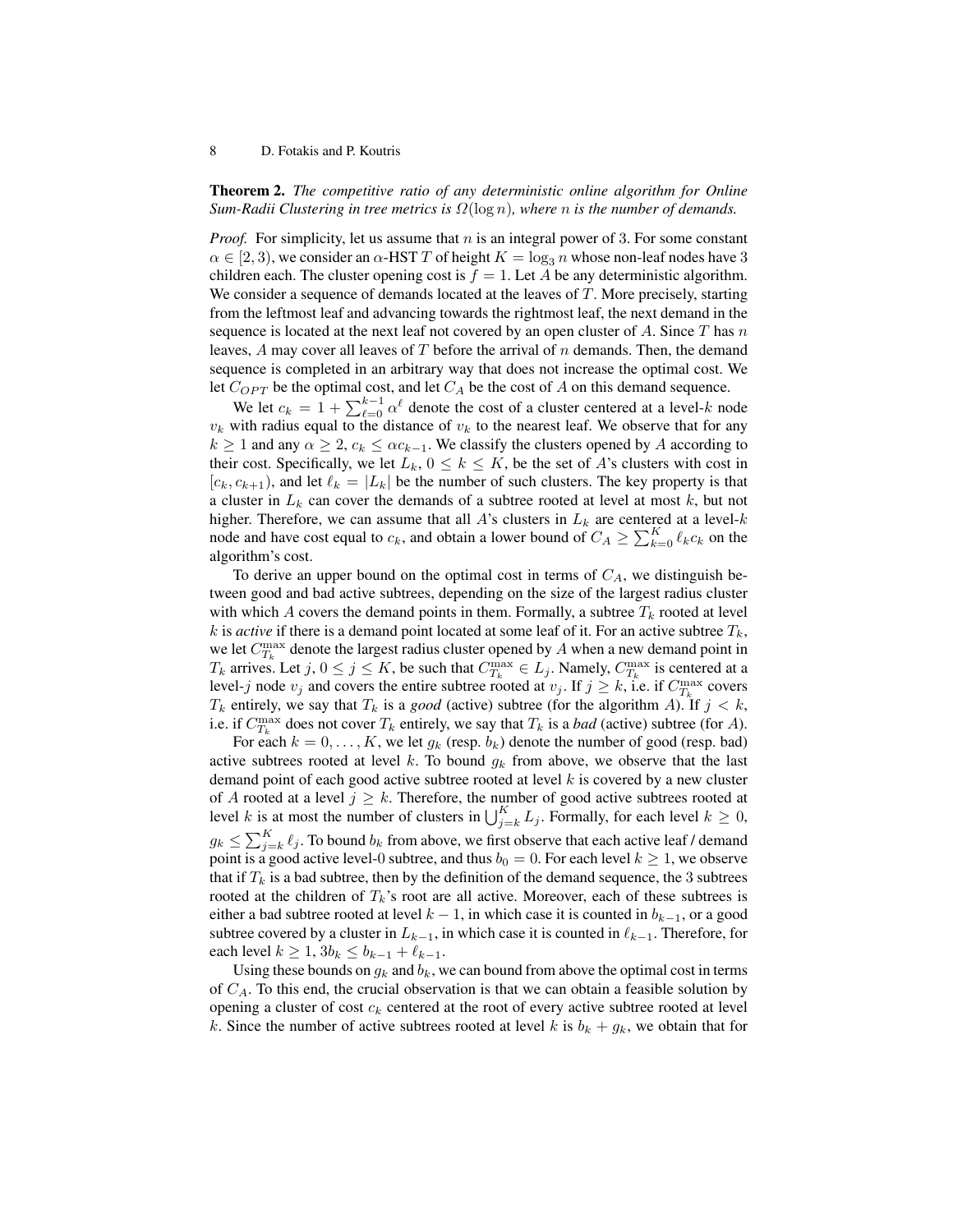every  $k \geq 0$ ,  $C_{OPT} \leq c_k(b_k + g_k)$ . Using the upper bound on  $g_k$  and summing up for  $k = 0, ..., K$ , we have that  $(K + 1)C_{OPT} \le \sum_{k=0}^{K} c_k b_k + \sum_{k=0}^{K} c_k \sum_{j=k}^{K} \ell_j$ .

Using that  $c_k \le \alpha^k$  and that  $c_k \le \alpha c_{k-1}$ , which hold for all  $\alpha \ge 2$ , we bound the second term by:

$$
\sum_{k=0}^{K} c_k \sum_{j=k}^{K} \ell_j = \sum_{k=0}^{K} \ell_k \sum_{j=0}^{k} c_j \le \sum_{k=0}^{K} \ell_k \sum_{j=0}^{k} \alpha^j \le \sum_{k=0}^{K} \ell_k c_{k+1} \le \alpha \sum_{k=0}^{K} \ell_k c_k \le \alpha C_A
$$

To bound the first term, we use that for every level  $k \ge 1$ ,  $3b_k \le b_{k-1} + \ell_{k-1}$  and  $c_k \le$  $\alpha c_{k-1}$ . Therefore,  $(3/\alpha)b_kc_k \leq (b_{k-1} + \ell_{k-1})c_{k-1}$ . Summing up for  $k = 1, \ldots, K$ , we have that:

$$
\frac{3}{\alpha} \sum_{k=1}^{K} b_k c_k \le \sum_{k=1}^{K} b_{k-1} c_{k-1} + \sum_{k=1}^{K} \ell_{k-1} c_{k-1}
$$

Using that  $b_0 = 0$  and that  $\alpha < 3$ , we obtain that:

$$
\frac{3}{\alpha} \sum_{k=0}^{K} b_k c_k \le \sum_{k=0}^{K-1} b_k c_k + \sum_{k=0}^{K-1} \ell_k c_k \le \sum_{k=0}^{K} b_k c_k + C_A \implies \sum_{k=0}^{K} b_k c_k \le \frac{\alpha}{3-\alpha} C_A
$$

Putting everything together, we conclude that for any  $\alpha \in [2,3)$ ,  $(K+1)C_{OPT} \leq$  $(\alpha + \frac{\alpha}{3-\alpha})C_A$ . Since  $K = \log_3 n$ , this implies the theorem.

A Lower Bound for Deterministic OnlSumRad on the Plane. Motivated by the fact that the deterministic competitive ratio of OnlSumRad on the line is constant [7], we study OnlSumRad in the Euclidean plane. The following theorem uses a constantdistortion planar embedding of a ternary  $\alpha$ -HST, and establishes a lower bound of  $\Omega(\log n)$  on the deterministic competitive ratio of OnlSumRad on the Euclidean plane.

Theorem 3. *The competitive ratio of any deterministic algorithm for Online Sum-Radii Clustering on the Euclidean plane is* Ω(log n)*, where* n *is the number of demands.*

*Proof sketch.* Using a planar embedding of a ternary  $\alpha$ -HST T with distortion  $D_{\alpha} \leq$  $\sqrt{2} \alpha/(\alpha - 2)$ , we can show that a c-competitive algorithm for OnlSumRad on the plane implies a  $2cD_\alpha$ -competitive algorithm for HSTs.

## 5 An Optimal Primal-Dual Online Algorithm

Next, we present a deterministic primal-dual algorithm for OnlSumRad in a general metric space  $(M, d)$ . In the following, we assume that the optimal solution only consists of clusters with radius  $2^k f$ , where k is a non-negative integer (see also Proposition 1). For simplicity, we let  $r_k = 2^k f$ , if  $k \ge 0$ , and  $r_k = 0$ , if  $k = -1$ . Let  $N = \mathbb{N} \cup \{-1\}$ . Then, the following are a Linear Programming relaxation of OnlSumRad and its dual:

$$
\min \sum_{(z,k)\in M\times N} x_{zk}(f+r_k) \qquad \max \sum_{j=1}^n a_j
$$
\n
$$
\text{s.t } \sum_{(z,k):d(u_j,z)\leq r_k} x_{zk} \geq 1 \quad \forall u_j \qquad \text{s.t } \sum_{j:d(u_j,z)\leq r_k} a_j \leq f+r_k \quad \forall (z,k)
$$
\n
$$
x_{zk} \geq 0 \qquad \forall (z,k) \qquad \underset{a_j \geq 0}{\text{s.t}} \geq 0 \qquad \forall u_j
$$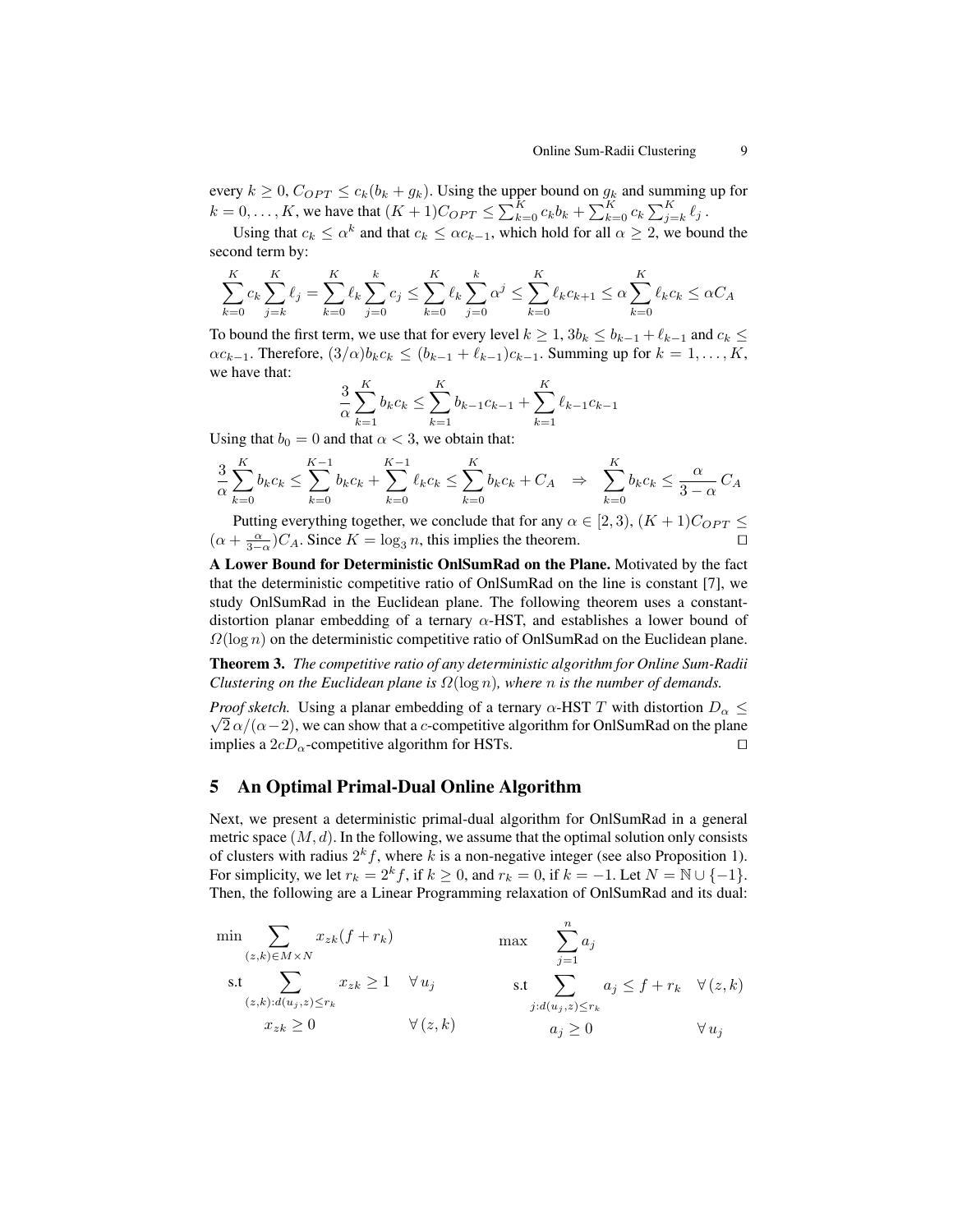#### 10 D. Fotakis and P. Koutris

In the primal program, there is a variable  $x_{zk}$  for each point z and each  $k \in N$  that indicates the extent to which cluster  $C(z, r_k)$  is open. The constraints require that each demand  $u_j$  is fractionally covered. If we require that  $x_{zk} \in \{0, 1\}$  for all z, k, we obtain an Integer Programming formulation of OnlSumRad. In the dual, there is a variable  $a_i$ for each demand  $u_i$ , and the constraints require that no potential cluster is "overpaid".

The primal-dual algorithm, or PD-SumRad in short, maintains a collection of clusters that cover all the demands processed so far. When a new demand  $u_j$ ,  $j = 1, \ldots, n$ , arrives, if  $u_j$  is covered by an already open cluster C, PD-SumRad assigns  $u_j$  to C and sets  $u_j$ 's dual variable  $a_j$  to 0. Otherwise, PD-SumRad sets  $a_j$  to f. This makes the dual constraint corresponding to  $(u_j, -1)$  and possibly some other dual constraints tight. PD-SumRad finds the maximum  $k \in N$  such that for some point  $z \in M$ , the dual constraint corresponding to  $(z, k)$  becomes tight due to  $a_j$ . Then, PD-SumRad opens a new cluster  $C(z, 3r_k)$  and assigns  $u_j$  to it. The main result of this section is that:

#### **Theorem 4.** *The competitive ratio of PD-SumRad is*  $\Theta(\log n)$ *.*

The lower bound on the competitive ratio of PD-SumRad follows from Theorem 2. To establish the upper bound, we first observe that the dual solution maintained by PD-SumRad is feasible. Thus the optimal cost for any demand sequence is at least the value of the dual solution maintained by PD-SumRad. Combining this observation with the following lemma, which shows that the total cost of PD-SumRad is at most  $O(\log n)$ times the value of its dual solution, we obtain the claimed competitive ratio.

# **Lemma 2.** The cost of PD-SumRad is at most  $3(2 + \log_2 n) \sum_{j=1}^n a_j$ .

*Proof.* We call a cluster  $C(z, r_k)$  *tight* if the dual constraint corresponding to  $(z, k)$  is satisfied with equality. We observe that for any integer  $k > \log_2 n$  and for all points z,  $C(z, k)$  cannot become tight, because the lefthand-side of any dual constraint is at most *nf*. Therefore, we can restrict our attention to at most  $2 + \log_2 n$  values of k.

Next, we show that for every  $k = -1, 0, \ldots, |\log_2 n|$ , each demand  $u_i$  with  $a_i > 0$ contributes to the opening cost of at most one cluster with radius  $3r_k$ . Namely, there is at most one cluster  $C(z, 3r_k)$  for which  $u_j$  belongs to the tight cluster  $C(z, r_k)$ . For sake of contradiction, let us assume that for some value of k, PD-SumRad opens two clusters  $C_1 = C(z_1, 3r_k)$  and  $C_2 = C(z_2, 3r_k)$  for which there is some  $u_j$  with  $a_j > 0$ that belongs to both  $C(z_1, r_k)$  and  $C(z_2, r_k)$ . Since PD-SumRad opens at most one new cluster when a new demand is processed, one of the clusters  $C_1$ ,  $C_2$  opens before the other. So, let us assume that  $C_1$  opens before  $C_2$ . This means that PD-SumRad opened  $C_1$  in response to a demand  $u_{j'}$ , with  $j' \leq j$ , that was uncovered at its arrival time and made  $C(z_1, r_k)$  tight. Then, any subsequent demand  $u \in C(z_2, r_k)$  is covered by  $C_1$ , because:

$$
d(u, z_1) \le d(u, u_j) + d(u_j, z_1) \le 2r_k + r_k = 3r_k
$$

The second inequality above holds because both u and  $u_i$  belong to  $C(z_2, r_k)$  and  $u_i$ also belongs to  $C(z_1, r_k)$ . Therefore, after  $C_1$  opens, there are no uncovered demands in  $C(z_2, r_k)$  that can force PD-SumRad to open  $C_2$ , a contradiction.

To conclude the proof of the lemma, we observe that when PD-SumRad opens a new cluster  $C(z, 3r_k)$ , the cluster  $C(z, r_k)$  is tight. Hence, the total cost of  $C(z, 3r_k)$ is at most  $3\sum_{u_j \in C(z,r_k)} a_j$ . Therefore, the total cost of PD-SumRad is at most: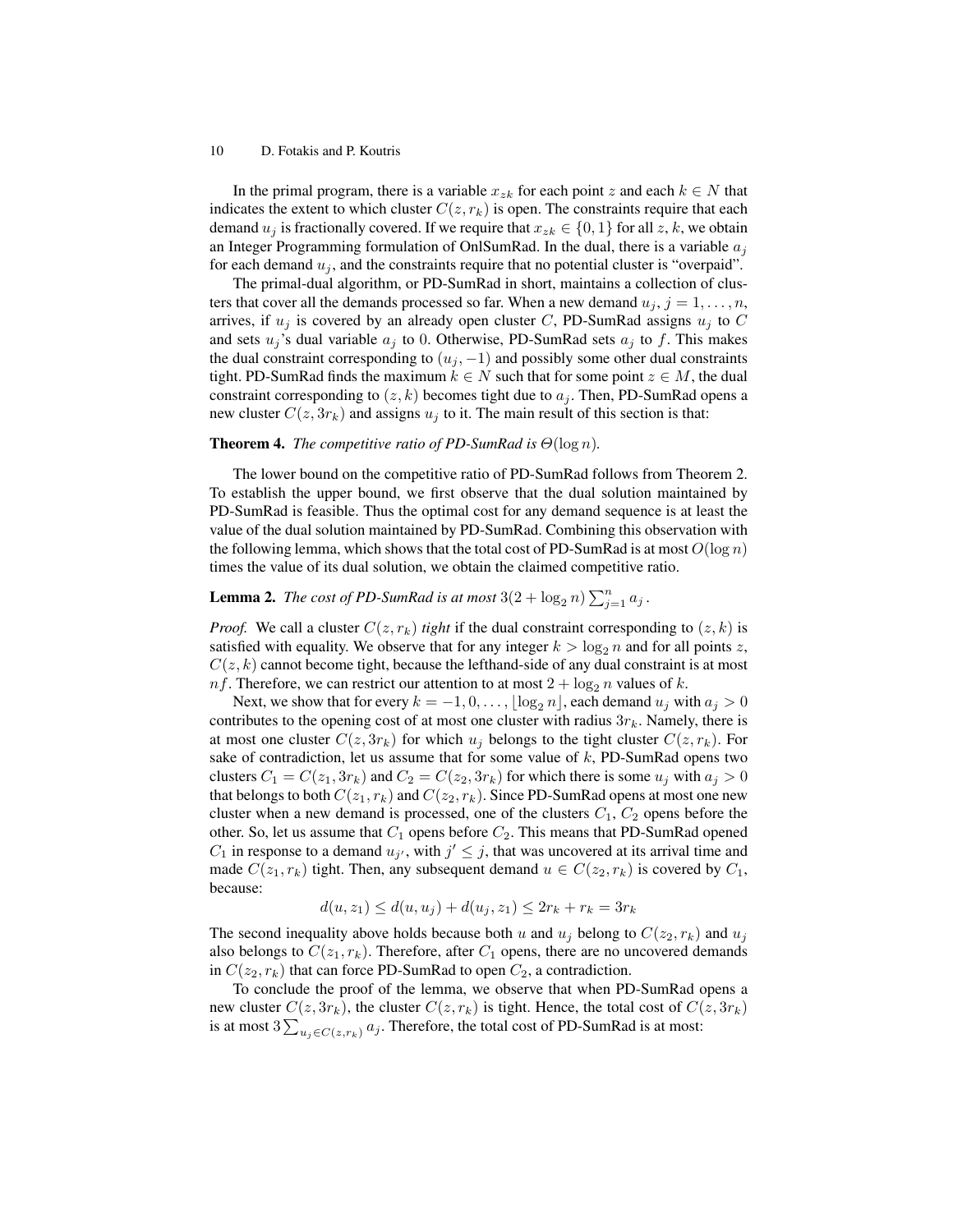$$
\sum_{(z,k):C(z,3r_k)\text{ op. }u_j\in C(z,r_k)} 3a_j = 3 \sum_{j=1}^n a_j |\{(z,k):C(z,3r_k)\text{ opens}\land u_j\in C(z,r_k)\}|
$$
  

$$
\leq 3(2+\log_2 n) \sum_{j=1}^n a_j
$$

The inequality holds because for each  $k = -1, 0, \ldots, \lfloor \log_2 n \rfloor$  and each  $u_j$  with  $a_j > 0$ , there is at most one pair  $(z, k)$  such that  $C(z, 3r_k)$  opens and  $u_i \in C(z, r_k)$ . 0, there is at most one pair  $(z, k)$  such that  $C(z, 3r_k)$  opens and  $u_i \in C(z, r_k)$ .

## 6 Randomized and Fractional Online Algorithms

Throughout this section, we assume that the optimal solution only consists of clusters of radius  $2^k f$ . For simplicity, we assume that n is an integral power of 2 and known in advance. Using standard techniques, we can remove these assumptions, by only losing a constant factor in the competitive ratio.

Randomized Algorithm. We first present Simple-SumRad, that is a simple randomized algorithm of logarithmic competitiveness. Simple-SumRad is *memoryless*, in the sense that it keeps in memory only its solution, namely the centers and the radii of its clusters. When a new demand  $u_i$  arrives, if  $u_i$  is covered by an already open cluster C, Simple-SumRad assigns  $u_i$  to C. Otherwise, for each  $k = 0, \ldots, \log_2 n$ , the algorithm opens a new cluster  $C(u_j, 2^k f)$  with probability  $2^{-k}$ , and assigns  $u_j$  to the cluster  $C(u_i, f)$ , which opens with probability 1. We can show that:

**Lemma 3.** *Simple-SumRad achieves a competitive ratio of at most*  $2(4 + \log_2 n)$ *.* 

**Fractional Algorithm.** We conclude with a deterministic  $O(\log \log n)$ -competitive algorithm for the fractional version of OnlSumRad in general metric spaces. The fractional algorithm is based on the primal-dual approach of [2, 1], and is a generalization of the online algorithm for the fractional version of ParkPermit in [17, Section 4.1].

A fractional algorithm maintains, in an online fashion, a feasible solution to the Linear Programming relaxation of OnlSumRad. In the notation of Section 5, for each point-type pair  $(z, k)$ , the algorithm maintains a fraction  $x_{zk}$ , which denotes the extent to which the cluster  $C(z, r_k)$  opens, and can only increase as new demands arrive. For  $\sum_{(z,k):u_j\in C(z,r_k)} x_{zk} \ge 1$ . The total cost of the algorithm is  $\sum_{(z,k)} x_{zk}(f+r_k)$ . each demand  $u_j$ , the fractions of the clusters covering  $u_j$  must sum up to at least 1, i.e. *The Algorithm.* The fractional algorithm, or Frac-SumRad in short, considers  $K + 1$ different types of clusters, where  $K = \log_2 n$ . For each  $k = 1, ..., K + 1$ , we let  $c_k = f + r_k$  denote the cost of a cluster  $C(p, r_k)$  of type k. The algorithm considers only the demand locations as potential cluster centers. For convenience, for each demand  $u_j$  and for each k, we let  $x_{jk}$  be the extent to which the cluster  $C(u_j, r_k)$ is open, with the understanding that  $x_{jk} = 0$  before  $u_j$  arrives. Similarly, we let  $F_{jk} = \sum_{(i,k):u_j \in C(u_i,r_k)} x_{ik}$  be the extent to which demand  $u_j$  is covered by clusters of type k, and let  $F_j = \sum_k F_{jk}$  be the extent to which  $u_j$  is covered.

When a new demand  $u_j$ ,  $j = 1, \ldots, n$ , arrives, if  $F_j \geq 1$ ,  $u_j$  is already covered. Otherwise, while  $F_j < 1$ , Frac-SumRad performs the following operation: